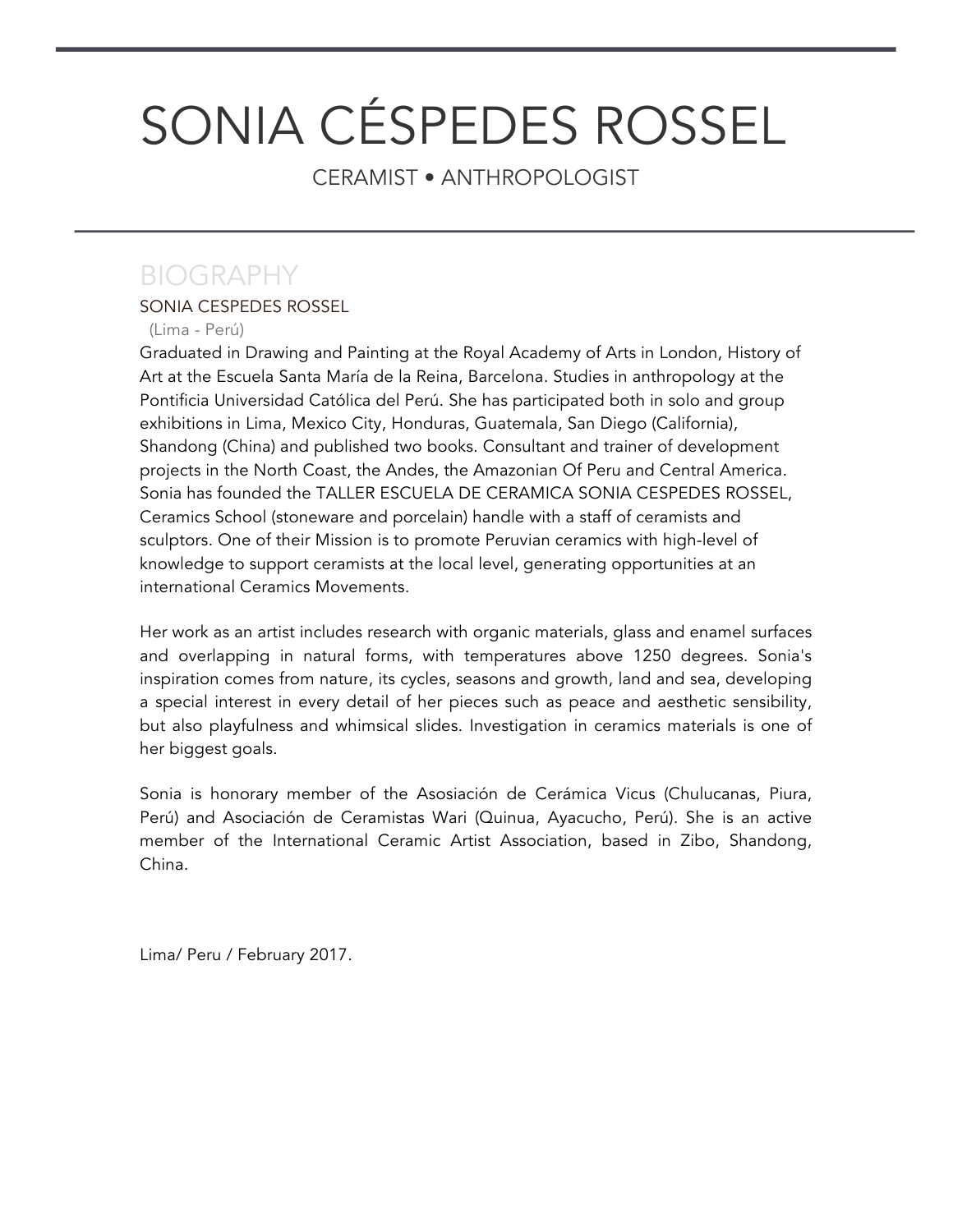# SONIA CÉSPEDES ROSSEL

CERAMIST • ANTHROPOLOGIST

## **CONTACT**

Phone: (+51) 2710715

Email: cr.sonia@gmail.com

#### Address: Jr. Navarra 170 Urb. Higuereta Santiago de Surco Lima, Peru

Web: soniacespedesrossel.pe

## EDUCATION

Catholic University of Peru Anthropology 1972 - 1975 Lima, Peru.

#### Santa María de la Reyna University History of Art 1970 - 1971 Barcelona, Spain.

Escuela Nacional de Bellas Artes Painting 1969 Lima, Peru.

#### The Royal Drawing Society

Higher Drawing Certificate 1965-1968 London, England.

The Grove College 1965-1968 Kent, England.

## PROFILE

Professional with 30 years of experience in ceramics and consulting in the same speciality. Her accomplishments focus on the enhancement of quality and productivity in the artisan sector, through the implementation of art-design, new technology and product development, for the modernization of the production processes of small producers in urban and rural areas to obtain competitiveness in the international market.

Expert in design, strategic planning and management of sustainable artisan projects aimed at artisan groups in Lima, the North Coast, the Andeans and the Peruvian Amazonian. Also in Honduras and Guatemala in Central America.

Develops an important production in functional art with special chefs in the Peruvian gastronomy, including USA, Paris and Barcelona.

Her work as an artist includes research with organic materials, glass and enamel surfaces and overlapping in natural forms, with temperatures above 1250 degrees. Investigation in ceramics materials is one of the most goals.

## EXPERIENCE

#### • TALLER ESCUELA DE CERAMICA SONIA CESPEDES ROSSEL

Founder of the Ceramic School 2004 to present - Lima, Peru

#### • MINCETUR. CITE

Consultant in training 60 women ceramists of the shipibo-konibo ethnic group from San Francisco de Yarinacocha. Improving designs and new products. July 2010 - Ucayali, Peru

#### • ATUTO- BID (Interamerican Development Bank)

Planning of the Technical Assistance Program for the improvement of ceramic production processes.

August 2009 - Tegucigalpa, Honduras

#### • MINCETUR. CITE

Consultant in Training 60 women ceramists of the shipibo-konibo ethnic group in San Francisco de Yarinacocha. Improving designs with international trends in new products. November 2009 - Ucayali, Peru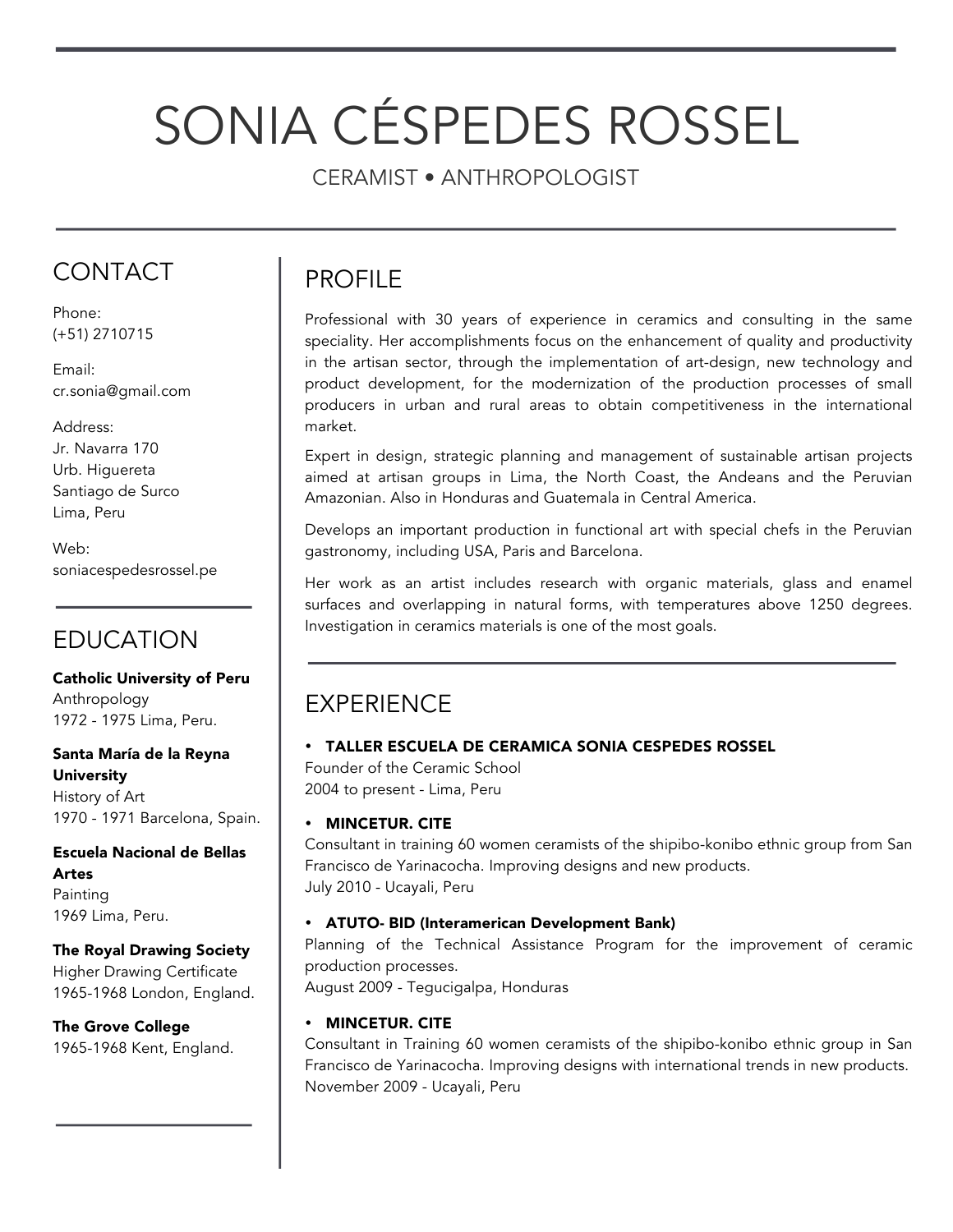## CERAMIC COURSES AND **COMPETITIONS**

Symposium YIXING. April 2017 - China

#### Aid to Artisans Training Program

International Gift Fair August 2000 - New York, US.

ADEX - USAID-AID TO ARTISANS January 1996 - Lima, Peru

Latin American Congress of Ceramists. 1995 - Santa Cruz, Bolivia.

Porcelain Sculpturing Ceramics. Ceramics in Depth Instructor: Jorge Fernández Chiti. 1989 to 1991 - Lima, Peru

High Temperature specialization Course Díaz de Cossio Workshop 1986 - Mexico D.F.

Artisan Ceramics Center. 1986 - Mexico.

High Temperature Specialization Course Instructor: Christopher Davis. 1984 - Lima, Peru

Linde Junge Ceramics Workshop. 1980 - 1982

Consuelo Aninat Ceramics Workshop. 1979 - 1980

## EXPERIENCE (Continued)

#### • CASA COTZAL SAC Exporters/BID

Technical Assistance Program for the improvement of ceramic production processes. November 2008 - Chinautla, Guatemala

#### • ATUTO FOUNDATION

Planning of the Technical Assistance Program for the improvement of ceramic production processes, adapting them to the requirements of international markets, for 30 women ceramic worker workshops in Southern Honduras, a critically poor rural area. October 2007 - Honduras

#### • AID TO ARTISANS A.T.A PERU

Ceramics consultant and technical counterpart of ATA designers. October 2003 to December 2004 - San Martin, Peru

#### • AMRESAM - CHAZUTA PROGRAM

Diagnosis, Technical Assistance. August to October 2002 - San Martin, Peru

#### • CTAR. CUSCO. PRODUCTS IN THE MARKET

Diagnosis, Technical Assistance. July 2002 - Cusco, Peru

#### • CARE PERU - Project PRA

Planning and Technical Proposal for the implementation of the Ceramics Program of the TITULO II Area, in support of ceramic working families in the areas of Pucará, José Domingo de Choquehuanca, Checca Pupuja and Tirapata February 2001 to December 2003 - Puno, Peru

#### • CARE PERU

Diagnosis, Technical Assistance Proposal with focus on the market, for the improvement of production processes in ceramic workshops in Quinua. Technical counterpart to designer Mimi Robinson of AID TO ARTISANS. A.T.A. August 2001 - Ayacucho, Peru

#### • AID TO ARTISANS A.T.A HACER Project. AID TO ARTISANS/USAID Project.

Planning of the Technical Assistance Program for the improvement of ceramic production processes.

July to August 2000 - Honduras

#### • CEDISA – Artisan Exchange Table of the San Martin Region

Artisan Diagnosis and Proposal for the Artisan Development of the region November 1999 - San Martin, Peru.

#### • MAKYWAN/ADEX-AID/MSP Agreement

Micro Enterprise & Small Producer Support Project. Consultant in charge of the program.

May 1995 to June 2001 - Lima, Peru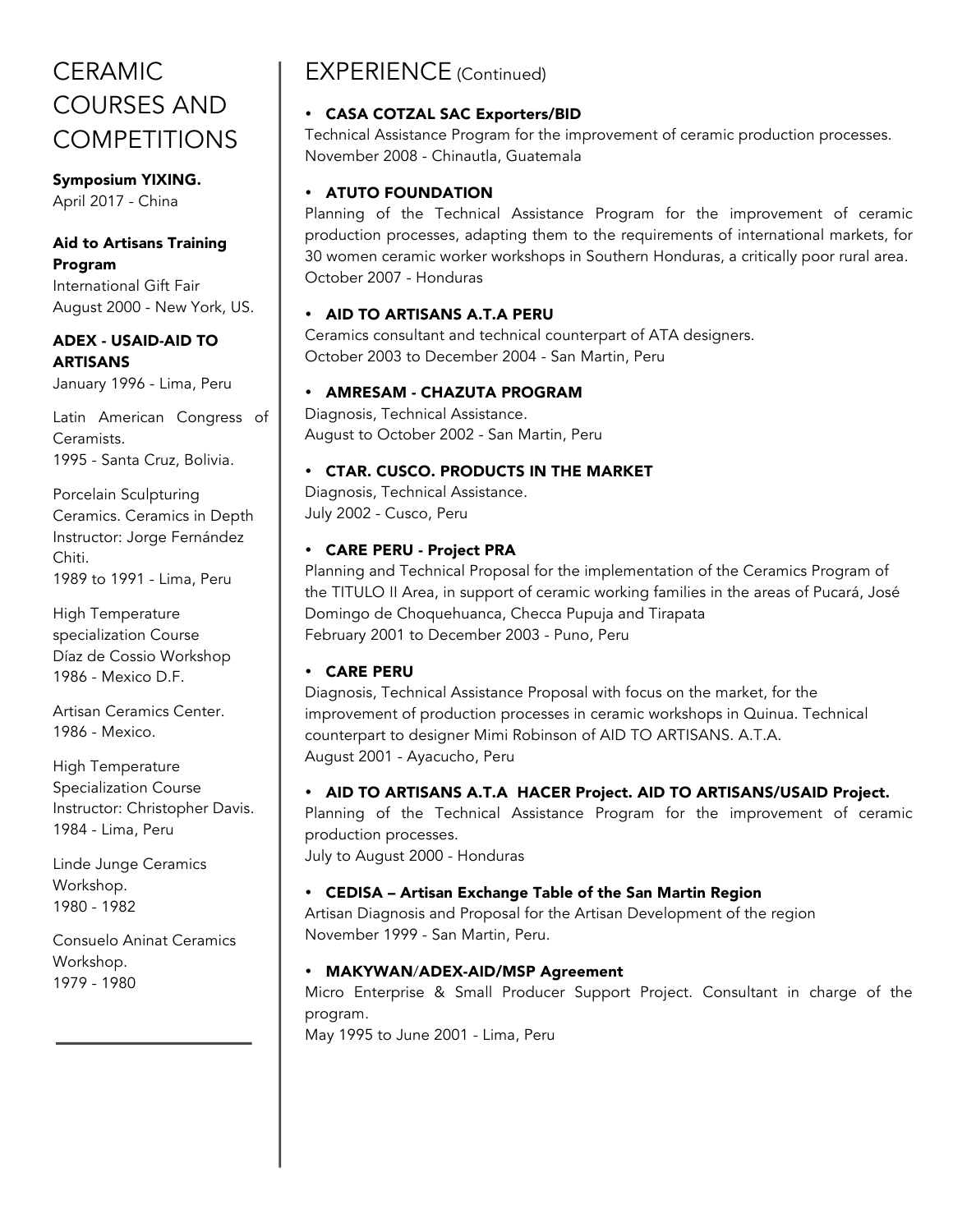### EXHIBITS

COLLECTIVE

2017 - Modern Art Museum Yi Xing, China

2011 to 2016 Exponatale Galeria Dédalo Lima, Peru

2011 - El objeto de mi deseo Galería Indigo Lima, Peru

2010 - International Ceramics Li Zi Yuan Ceramics Centre, Zibo China

1999- Peru Mujer Arte Contemporáneo - Arte Popular Museo de Arte Brasilero, Sao Paulo Brasil

1997 - Tazas Galería Obsidiana, Lima

1995 - Teteras Galería Obsidiana, Lima

1993 - Salón de Cerámica Urbana Galería Limaginaire Alianza Francesa, Lima

1990 - 9 sobre los 1200° Galería Makiiwan Centro Alfarero, Lima

1989 - Cerámica Urbana Galería 2VS, Lima

1985 - Cerámica Utilitaria Urbana. Galería Centro Cultural de la

Municipalidad de Miraflores, Lima

### EXPERIENCE (Continued)

#### • ADEX–AID – Chulucanas Agreement

ADEX-AID Consultant in the Inter-Institutional Agreement with Piura/ADEPSA Private University and the Association of Ceramists of Vicus de Chulucanas, Piura. May 1995 to June 2001 - Piura, Peru

#### • PAMPA - Economic European Community Project

Consultant to the overall training program for the artisans of the "José Domingo de Choquehuanca" Pottery Center in Pucará, to improve their production processes and the quality of artisan works.

1991 - Pucara, Puno

#### • MAKYWAN POTTERY CENTER

Founder 1989 to 1998 - Lima, Peru

#### • OXFAM AMERICA - ANTISUYO PROJECT

Permanent technical assistance to the Amuesha Community of Tsachopen, in Oxapampa, aimed at the renovation of the self run ceramics production workshop imparted to 18 heads of families.

1987 to 1989 - Oxapampa, Peru

#### • LA RONDA PRIVATE SCHOOL

Specialist in children's workshops, also acting as instructor in Creativity Workshops. 1979 to 1981 - Lima, Peru

#### • NATIONAL INSTITUTE OF CULTURE

Co-author of the "Cultural Diagnosis of the Cusco - Puerto Maldonado Region", resulting from the information gathering and compilation work carried out and visit to the area's communities. Member of the team of professionals hired by the Cultural Planning Area.

1974 to 1977 - Cusco, Peru

## EXHIBITIONS MOUNTS AND CURATORIALS

1999 - La Nueva Artesana en el Perú Peruvian Gift Show Hotel Bolivar, Centro Histórico

1999 - Cerámica de Exportación Galería de Adex, Chulucanas

1996 - Nació un niño en la costa. Obra conjunta con el artista chulucanense Polo Rámirez Plaza Mayor de Lima.